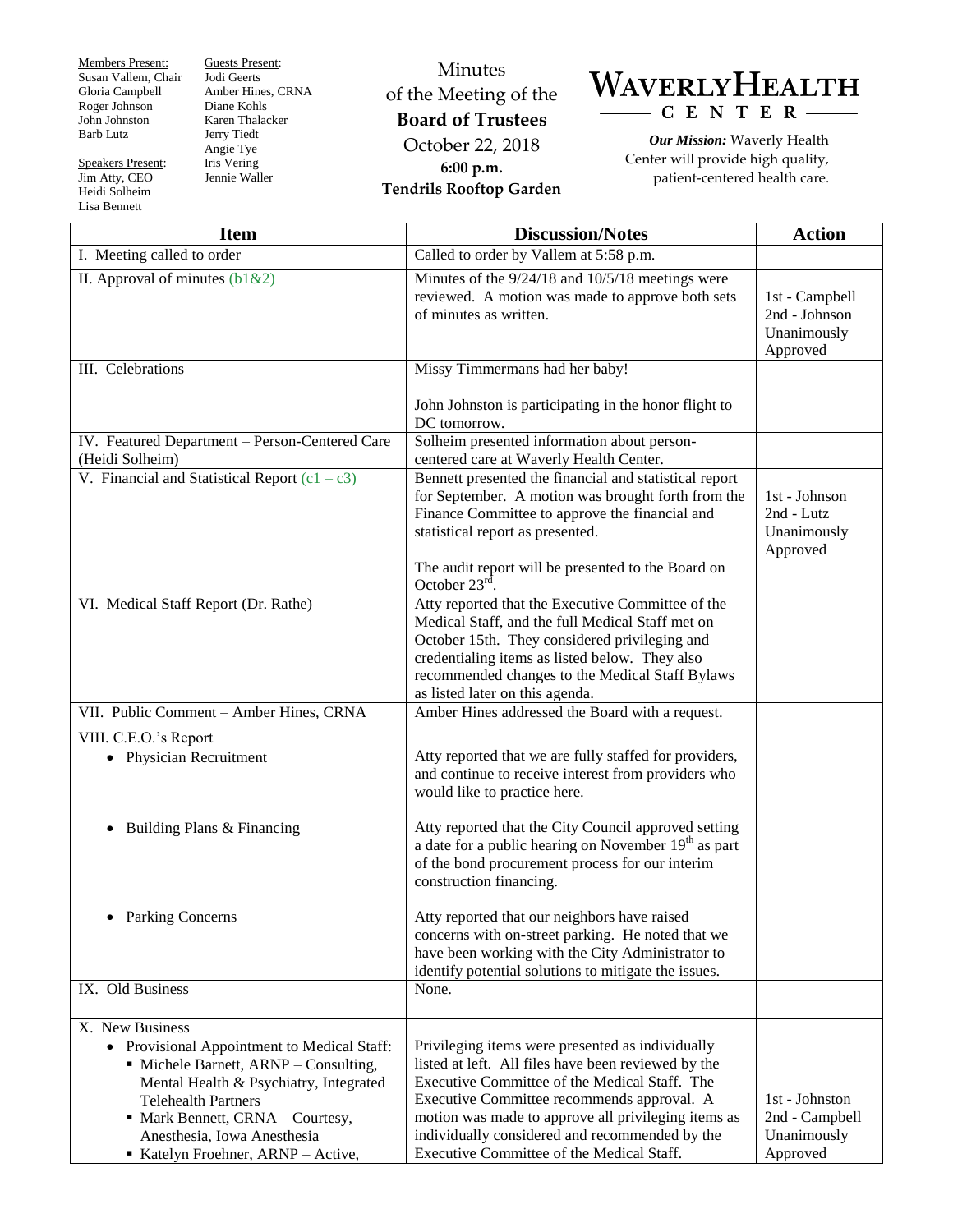| <b>Emergency Medicine and Family</b><br>Practice, WHC<br>• LeeAnn Hoodjer, ARNP - Active,<br>Mental Health & Psychiatry, WHC<br>• Mary Nading, PA-C – Courtesy,<br>Orthopedics, CVMS<br>Kirsten Pancione, ARNP - Consulting,<br>Mental Health & Psychiatry, Integrated<br><b>Telehealth Partners</b><br>$\blacksquare$ Jill Scott, ARNP – Mental Health &<br>Psychiatry, Integrated Telehealth<br>Partners<br>Elizabeth Shover, ARNP - Courtesy,<br>Orthopedics, CVMS |                                                                                                                                                                                                                                                                                                                                                |                                                         |
|-----------------------------------------------------------------------------------------------------------------------------------------------------------------------------------------------------------------------------------------------------------------------------------------------------------------------------------------------------------------------------------------------------------------------------------------------------------------------|------------------------------------------------------------------------------------------------------------------------------------------------------------------------------------------------------------------------------------------------------------------------------------------------------------------------------------------------|---------------------------------------------------------|
| Provisional to Regular Status:<br>$\bullet$<br>Carrie Evans, ARNP - Active, Family<br>Practice, WHC<br>• Scott Chastek, CRNA - Courtesy,<br>Anesthesia (Locums) & Pain<br>Management, Iowa Anesthesia                                                                                                                                                                                                                                                                 |                                                                                                                                                                                                                                                                                                                                                |                                                         |
| <b>Continuation of Provisional Status:</b><br>• Jennifer Chastek, CRNA - Courtesy,<br>Anesthesia (Locums), Iowa Anesthesia                                                                                                                                                                                                                                                                                                                                            |                                                                                                                                                                                                                                                                                                                                                |                                                         |
| <b>Resignation from Medical Staff:</b><br>• Brendan Girschek, MD - Courtesy,<br>Ophthalmology, CVMS                                                                                                                                                                                                                                                                                                                                                                   |                                                                                                                                                                                                                                                                                                                                                |                                                         |
| New/Revised Policies & Procedures:<br>None                                                                                                                                                                                                                                                                                                                                                                                                                            |                                                                                                                                                                                                                                                                                                                                                |                                                         |
| Medical Staff Bylaws Revisions (e)                                                                                                                                                                                                                                                                                                                                                                                                                                    | Vering presented revisions to the Medical Staff<br>Bylaws as included in the Board packets. The<br>revisions have been reviewed by the Executive<br>Committee of the Medical Staff, and the full Medical<br>Staff and are recommended for approval. A motion<br>was made to approve the revisions to the Medical<br>Staff Bylaws as presented. | $1st$ - Lutz<br>2nd - Johnson<br>Unanimously            |
| Finance Committee (f)<br>٠                                                                                                                                                                                                                                                                                                                                                                                                                                            | Bennett reported that the Finance Committee met<br>this morning. Minutes from the meeting were<br>included in the packet.                                                                                                                                                                                                                      | Approved                                                |
| Capital Report<br><b>Cash Transfer Report</b>                                                                                                                                                                                                                                                                                                                                                                                                                         | Bennett presented the capital report and cash transfer<br>report as included in the Board packets.                                                                                                                                                                                                                                             |                                                         |
| <b>Financial Assistance Requests</b><br>п                                                                                                                                                                                                                                                                                                                                                                                                                             | There were no applications for financial assistance.                                                                                                                                                                                                                                                                                           |                                                         |
| Person-Centered Care Update<br>$\bullet$                                                                                                                                                                                                                                                                                                                                                                                                                              | As presented under featured department.                                                                                                                                                                                                                                                                                                        |                                                         |
| Health Insurance (g)                                                                                                                                                                                                                                                                                                                                                                                                                                                  | Tye presented information on health insurance<br>quotes we have received, including a quote for self-<br>insurance. Discussion was held at length regarding<br>the options available to us, and the possible costs and<br>benefits of each option. A motion was made to<br>proceed with the quote for self-insurance.                          | 1st - Lutz<br>2nd - Campbell<br>Unanimously<br>Approved |
| XI. Closed Session                                                                                                                                                                                                                                                                                                                                                                                                                                                    | A motion was made to move into closed session at                                                                                                                                                                                                                                                                                               | 1st - Johnston                                          |